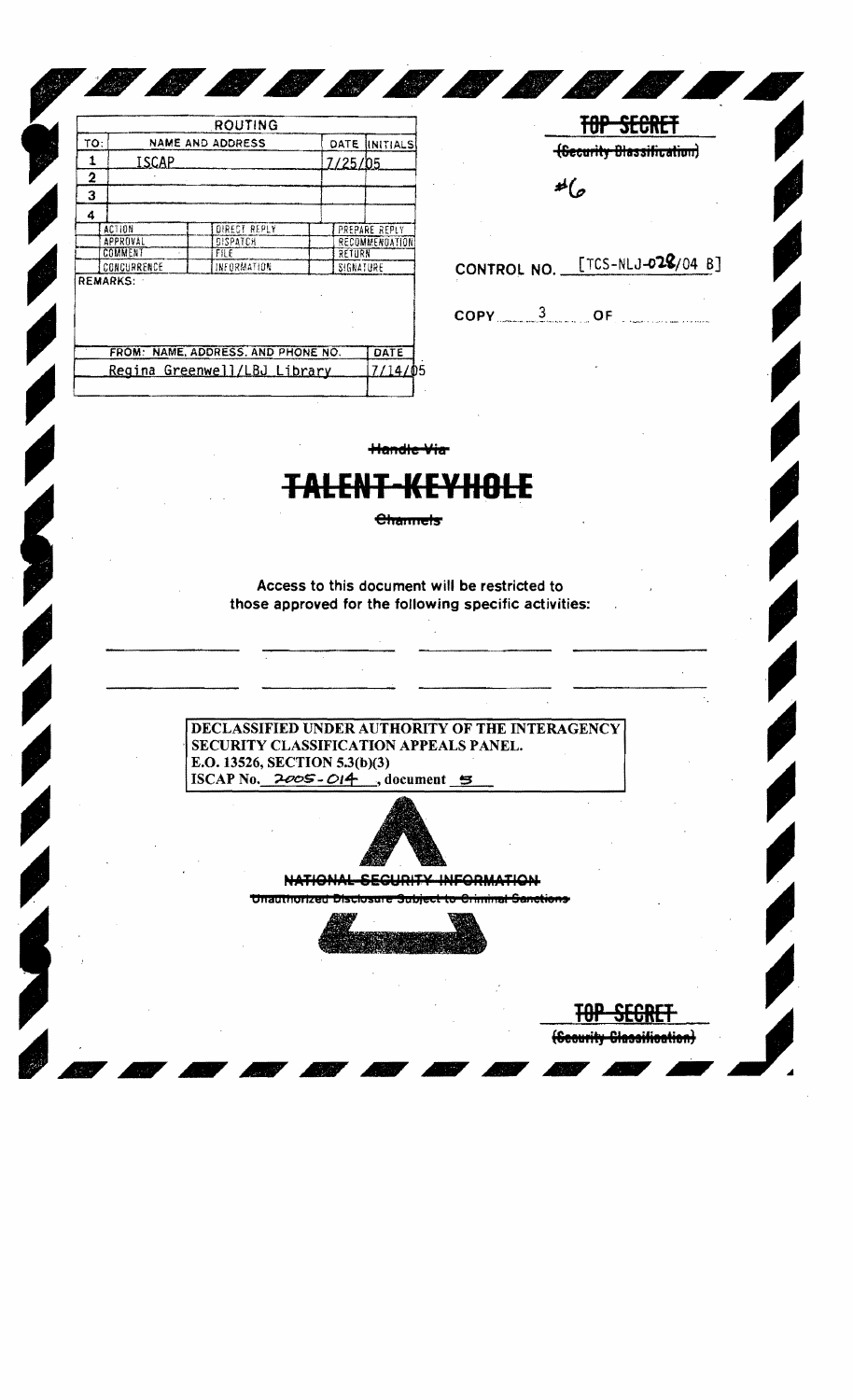### **TAINS SIGIN**

THE PRESIDENT'S DAILY BRIEF<br>14 JANUARY 1969

SECRET

prestytus manguel no ny Lomby geography i orangeles<br>Amerika y brief modely kristia i brity belizzationis

≂

CONTAINS

StGtt

**AND** 

32.359.992

KETHOLE MATERIAL

האיירי המורח המורח המורח מורח מורח המורח המורח המורח המורח המורח המורח המורח המורח המורח המורח המורח המורח המו<br>המורח המורח המורח המורח המורח המורח המורח המורח המורח המורח המורח המורח המורח המורח המורח המורח המורח המורח המ

**IN DERARY** Sandon Review<br>Comment #2 ما

Portion identified as unresponsive to appeal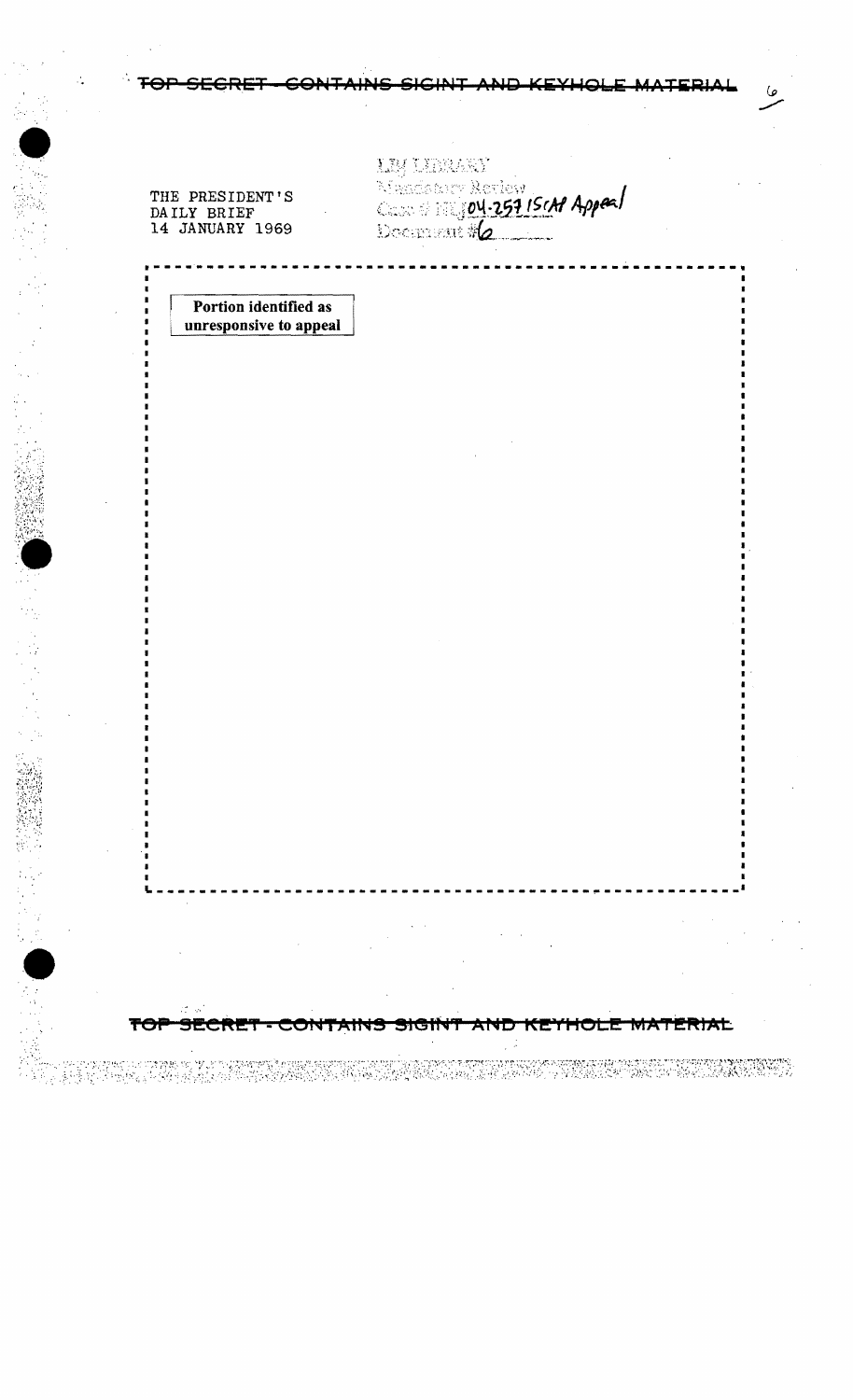Portion identified as unresponsive to appeal Ŀ.

حداقي

TAN TARAN YANG BAYANG MARKATAN BARA DAN KANGGAT TERBAHAN SERIKA TERSEBUTAN DAN KALENDARAN BARA SERIKA PERANG D<br>TANGGAN SERIKA SERIKAN DAN SERIKA PADA SERIKA SERIKA TERSEBUTU SERIKA SERIKA DAN SERIKA DAN SERIKA SERIKA BASA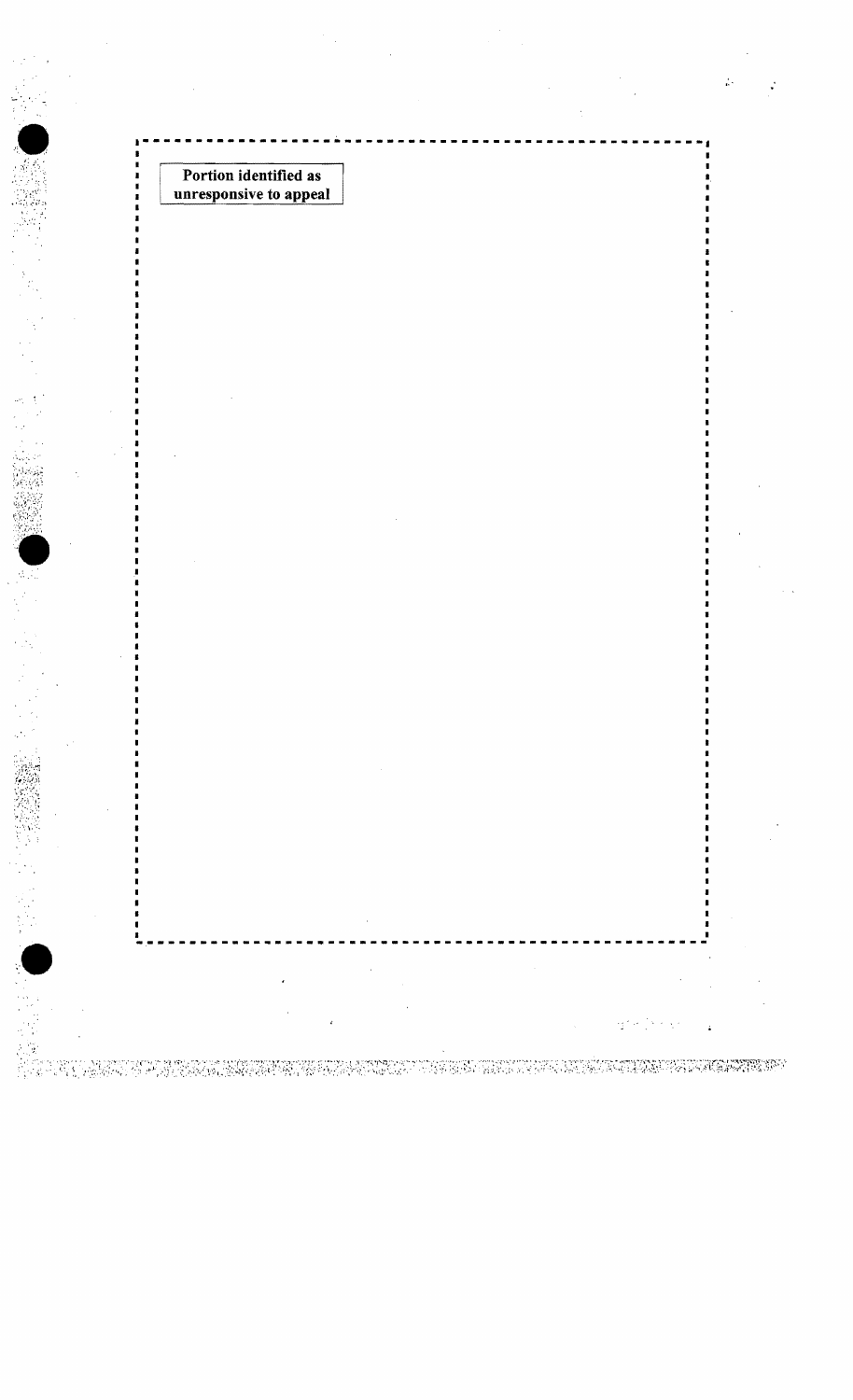Portion identified as unresponsive to appeal

⊖⊖+

DE EN COMMUNES DE LA NORMALIA AMENY A DE PRODUCTIONALE DE L'ALCUNIA DE L'ALCUNIA EN CALIDAN DE L'ALCUNIA EN PE<br>L'ALCUNIA DE L'ALCUNIA DE L'ALCUNIA DE L'ALCUNIA DE L'ALCUNIA DE L'ALCUNIA EL L'ALCUNIA EN L'ALCUNIA DEL PERSO

<del>ERIAL</del>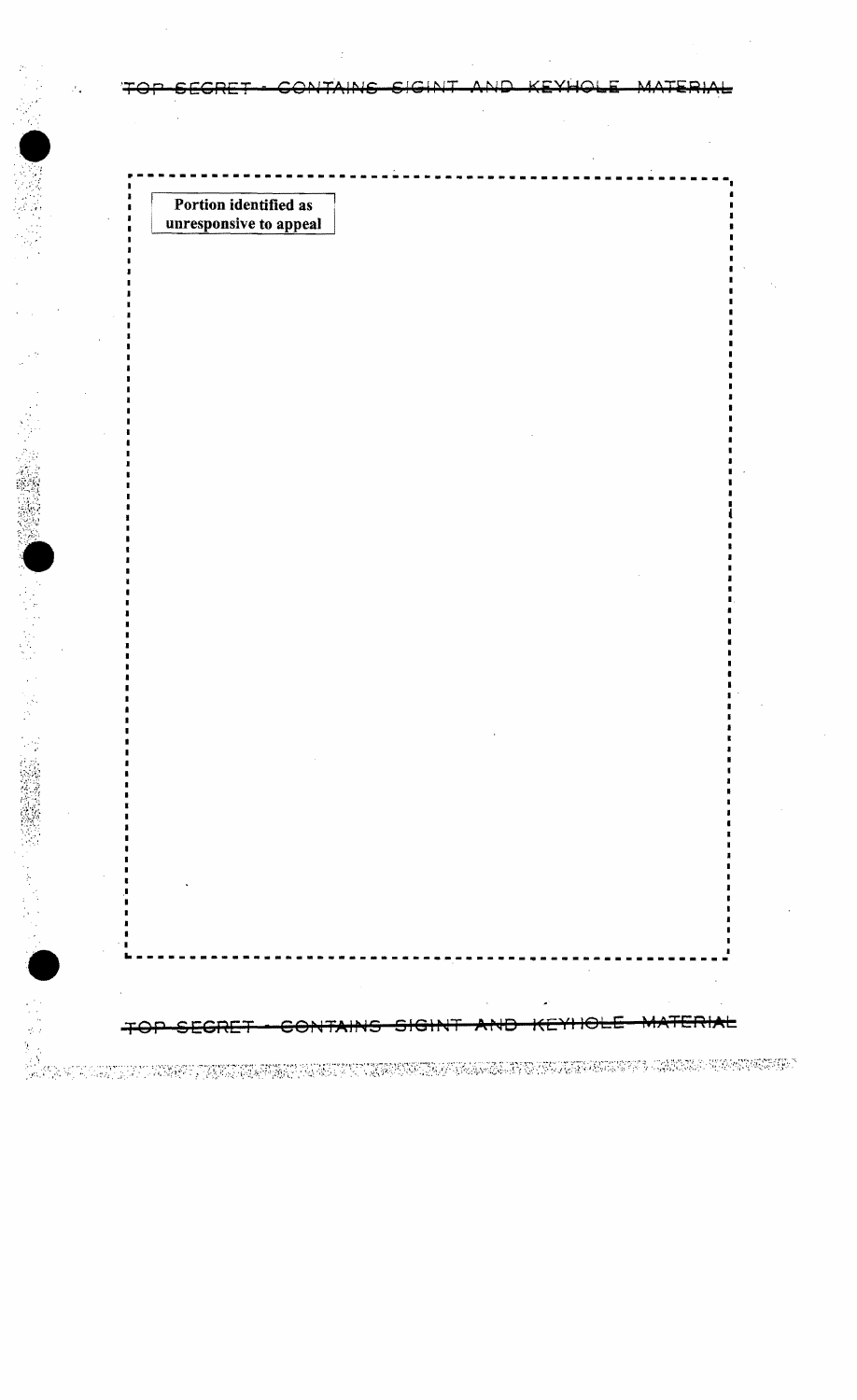## 5. Soviet Union

 $\mathcal{R}^{\mathcal{N}+1}$ 

 $\overline{m}$  is Soyiste Jayrahad awathous  $\overline{m}$ The Soviets launched another manned space flight early this morning. It was dubbed Soyuz 4 by TASS, which unnounced that a one-man crew was abo One objective of this mission could well be to perfect the docking procedobject something the Soviets failed to accomplish during the flights of Soyuz objective, a second space vehicle probably will be launched early tomorrow.

ned space flight early this morning.

5. Soviet Union The Soviets launched another man-

 $\frac{1}{3}$ 

TOP SECRET 60% (SECRET 60%). G GIGIP, TAIRING ISLAMIC MATERIAL AND THE SECRET 60% (SECRET 60%). G GIGIP, TAIRIN<br>G GIGIP, TAIRING ISLAMIC MATERIAL AND THE SECRET 60% (SECRET 60%). G GIGIP, TAIRING ISLAMIC MATERIAL AND THE S

## Portion identified as unresponsive to appeal

Portion identified I unresponsive to app

 $\blacksquare$